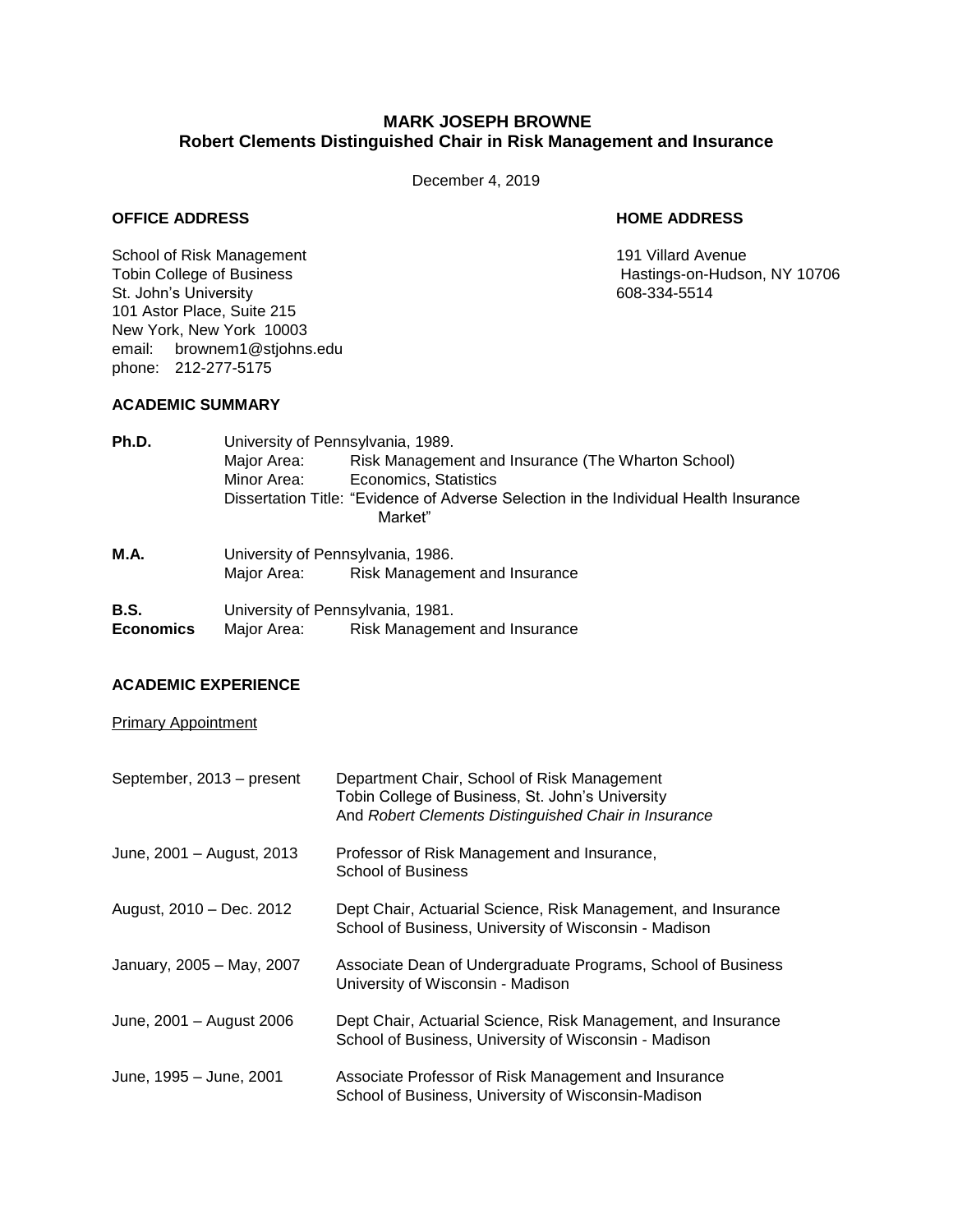| August, 1992 - June, 1995  | Assistant Professor of Risk Management and Insurance<br>School of Business, University of Wisconsin-Madison |
|----------------------------|-------------------------------------------------------------------------------------------------------------|
| January, 1988 - July, 1992 | Assistant Professor of Risk Management and Insurance<br>The University of Georgia                           |
| Summer 1986, 1987          | Health Economics Lecturer, Rutgers University - Camden                                                      |

## **Secondary Appointments**

Associate Member, Munich Risk and Insurance Center, Ludwig Maximilians Universitat (Munich, Germany)

Board Member, International Research Advisory Board, Risk and Insurance Research Center, National Chengchi University (Taipei, Taiwan)

Member of the Board of Directors, Mitsui Sumitomo Marine Management

## **SPECIAL HONORS AND AWARDS**

Huebner Foundation Fellowship, 1983-1987. CPCU - Harry J. Loman Foundation Award, 1991. International Insurance Society, Research Award, 1997. Beta Gamma Sigma Dean's Award for Teaching Excellence, 2000. Larsen Award for Teaching Excellence, 2002. Vilas Research Fellow, 2000 – 2002. Shin Research Award, International Insurance Society, 2000, 2002, 2004. ARIA Award for Teaching Excellence, American Risk and Insurance Association, 2008 Erskine Fellowship, University of Canterbury (Christchurch, NZ) – 2012

# **PUBLICATIONS**

## **Journal Articles**

Mark J. Browne and James S. Trieschmann, ["Salary and Benefit Compensation at American Research](http://www.bus.wisc.edu/asrmi/visitors/Browne%20Trieschmann,%20Sept%201991%20paper.pdf)  [Universities,](http://www.bus.wisc.edu/asrmi/visitors/Browne%20Trieschmann,%20Sept%201991%20paper.pdf)" *[Journal of Risk and Insurance](http://www.jstor.org/journals/00224367.html)*, September 1991, Vol. 58, No. 3, 513-524.

Mark J. Browne, ["Evidence of Adverse Selection in the Individual Health Insurance Market,](http://www.bus.wisc.edu/asrmi/visitors/Browne,%20Mar%201992%20paper.pdf)" *[Journal of](http://www.jstor.org/journals/00224367.html)  [Risk and Insurance](http://www.jstor.org/journals/00224367.html)*, March 1992, Vol. 59, No. 1, 13-33.

Mark J. Browne, ["State Restrictions on Health Insurance Underwriting Criteria: The Effect on the](http://www.bus.wisc.edu/asrmi/visitors/State%20Restrictions%20on%20Health%20Insurance%20Underwriting.pdf)  [Uninsured Population,](http://www.bus.wisc.edu/asrmi/visitors/State%20Restrictions%20on%20Health%20Insurance%20Underwriting.pdf)" *[Journal of Insurance Regulation](http://www.naic.org/store_jir.htm)*, Summer 1992, Vol. 10, No. 4, 585-597.

Mark J. Browne and Robert Hoyt, ["Excess Returns and the Underwriting Cycle in the Property-Liability](http://www.bus.wisc.edu/asrmi/visitors/Excess%20Returns%20and%20the%20Underwriting%20Cycle.pdf)  [Insurance Market,](http://www.bus.wisc.edu/asrmi/visitors/Excess%20Returns%20and%20the%20Underwriting%20Cycle.pdf)" *[Journal of Insurance Regulation](http://www.naic.org/store_jir.htm)*, Fall 1992, Vol. 11, No. 1, 67-78.

- Mark J. Browne and Helen Doerpinghaus, ["Information Asymmetries and Adverse Selection in the Market](http://www.bus.wisc.edu/asrmi/visitors/Browne%20Doerpinghaus,%20Jun%201993%20JRI%20paper.pdf)  [for Individual Medical Expense Insurance,](http://www.bus.wisc.edu/asrmi/visitors/Browne%20Doerpinghaus,%20Jun%201993%20JRI%20paper.pdf)" *[Journal of Risk and Insurance](http://www.jstor.org/journals/00224367.html)*, June, 1993, Vol. 60, No. 2, 300-312.
- Mark J. Browne and Kihong Kim, ["An International Analysis of Life Insurance Demand,](http://www.bus.wisc.edu/asrmi/visitors/Browne%20and%20Kim,%20Dec%202003%20JRI%20paper.pdf)" *[Journal of Risk](http://www.jstor.org/journals/00224367.html)  [and Insurance](http://www.jstor.org/journals/00224367.html)*, December, 1993, Vol. 60, No. 4, 616-634.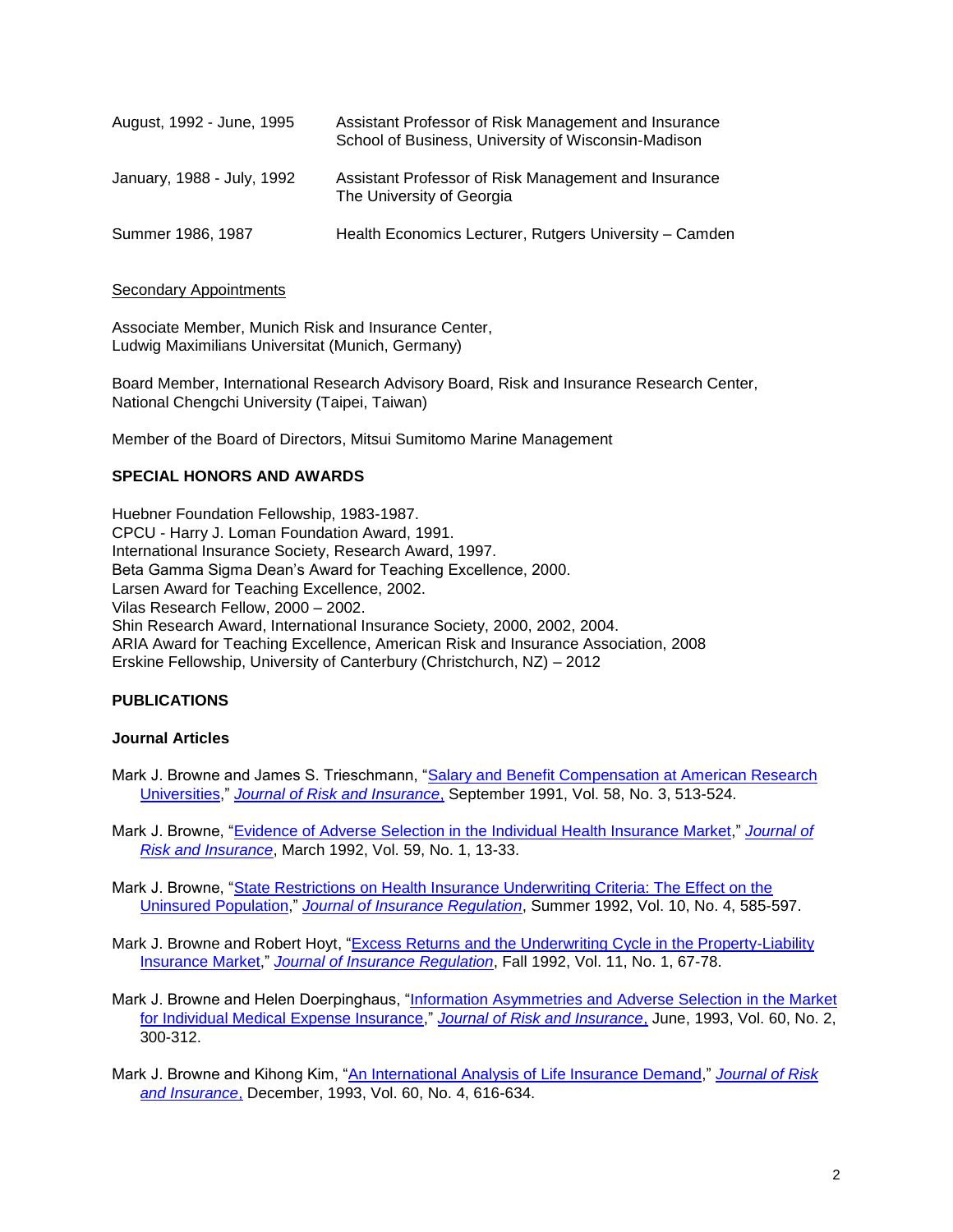- Mark J. Browne, ["The Definition of Insurance: Implications for a Health Insurance Demand Model,](http://www.bus.wisc.edu/asrmi/visitors/The%20Definition%20of%20Insurance%20Implications%20for.pdf)" *[Journal of Actuarial Practice](http://www.absalompress.com/)*, 1993, Vol. 1, No. 2, 71-95.
- Han Duck Lee, Mark J. Browne and Joan T. Schmit, ["How Does Joint and Several Tort Reform Affect the](http://www.bus.wisc.edu/asrmi/visitors/Browne,%20Lee%20and%20Schmit,%20Jun%201994.pdf)  Rate of Tort [Filings? Evidence from the State Courts,](http://www.bus.wisc.edu/asrmi/visitors/Browne,%20Lee%20and%20Schmit,%20Jun%201994.pdf)" *[Journal of Risk and Insurance](http://www.jstor.org/journals/00224367.html)*, June 1994, Vol. 61, No. 2, 295-316.
- Mark J. Browne and Robert E. Hoyt, ["Economic and Market Predictors of Insolvencies in the Property-](http://www.bus.wisc.edu/asrmi/visitors/Browne%20and%20Hoyt,%20Jun%201995.pdf)[Liability Insurance Industry,](http://www.bus.wisc.edu/asrmi/visitors/Browne%20and%20Hoyt,%20Jun%201995.pdf)" *[Journal of Risk and Insurance](http://www.jstor.org/journals/00224367.html)*, June 1995, Vol. 62, No. 2, 309-327.
- Mark J. Browne and Helen Doerpinghaus, ["Asymmetric Information and the Demand for Medigap](http://www.bus.wisc.edu/asrmi/visitors/Asymmetric%20Information.pdf)  [Insurance,](http://www.bus.wisc.edu/asrmi/visitors/Asymmetric%20Information.pdf)" *[Inquiry](http://www.inquiryjournal.org/)*, Winter 1994/95, Vol. 31, No. 4, 445-450.
- Mark J. Browne and Robert Puelz, "Statutory Rules, Attorney Involvement, and Automobile Liability [Claims,](http://www.bus.wisc.edu/asrmi/visitors/Browne%20and%20Puelz,%20Mar%201996.pdf)" *[Journal of Risk and Insurance](http://www.jstor.org/journals/00224367.html)*, March 1996, Vol. 63, No. 1, 77-94.
- Dan R. Anderson and Mark J. Browne, ["Managed Care in Workers Compensation,](http://www.bus.wisc.edu/asrmi/visitors/Managed%20Care%20in%20Workers%20Compensation.pdf)" *CPCU Journal*, Fall 1996, Vol. 49, No. 3, 22-39.
- Mark J. Browne, ["Health Insurance for the 'Uninsurable': State High Risk Pools,](http://www.bus.wisc.edu/asrmi/visitors/Health%20Insurance%20for%20the%20Uninsurable.pdf)" *[Journal of Insurance](http://www.naic.org/store_jir.htm)  [Regulation,](http://www.naic.org/store_jir.htm)* Summer 1997, Vol. 15, No. 4, 524-539.
- Joan T. Schmit, Mark J. Browne and Han Duck Lee, ["The Effect of State Tort Reforms on Claim Filings,](http://www.bus.wisc.edu/asrmi/visitors/The%20Effect%20of%20State%20Tort%20.pdf)" *[Risk Management and Insurance Review,](http://www.blackwellpublishing.com/journal.asp?ref=1098-1616&site=1)* Summer 1997, Vol. 1, No. 1, 1-17.
- Virginia R. Young and Mark J. Browne, ["Explaining Insurance Policy Provisions via Adverse Selection,](http://www.bus.wisc.edu/asrmi/visitors/Explaining%20Insurance%20Policy%20Provisions.pdf)" *[The Geneva Papers on Risk and Insurance Theory,](http://www.springerlink.com/(qh4kb555nsx13b55rddrtu3f)/app/home/journal.asp?referrer=parent&backto=linkingpublicationresults,1:102897,1)* 1997, Vol. 22, 121-134.
- Mark J. Browne and Brenda P. Wells, ["Claims Adjudication in the Personal Automobile Insurance](http://www.bus.wisc.edu/asrmi/visitors/Browne%20and%20Wells,%20Jun%201999.pdf)  [Residual Market,](http://www.bus.wisc.edu/asrmi/visitors/Browne%20and%20Wells,%20Jun%201999.pdf)" *[The Journal of Risk and Insurance,](http://www.jstor.org/journals/00224367.html)* June 1999, Vol. 66, No. 2, 275-290.
- Mark J. Browne and Robert Puelz, ["The Effect of Legal Rules on the Value of Economic and Non-](http://www.bus.wisc.edu/asrmi/visitors/The%20Effect%20of%20Legal%20Rules%20on%20the%20Value.pdf)[Economic Damages and the Decision to File,](http://www.bus.wisc.edu/asrmi/visitors/The%20Effect%20of%20Legal%20Rules%20on%20the%20Value.pdf)" *[Journal of Risk and Uncertainty,](http://www.springer.com/sgw/cda/frontpage/0,,4-40532-70-35544996-0,00.html)* 1999, 18:2, 189-213.
- Mark J. Browne, James C. Carson, and Robert E. Hoyt, ["Economic and Market Predictors of Insolvencies](http://www.bus.wisc.edu/asrmi/visitors/Browne,%20Carson%20and%20Hoyt,%20JRI,%20Dec%201999.pdf)  [in the Life-Health Insurance Industry,](http://www.bus.wisc.edu/asrmi/visitors/Browne,%20Carson%20and%20Hoyt,%20JRI,%20Dec%201999.pdf)" *[Journal of Risk and Insurance,](http://www.jstor.org/journals/00224367.html)* 1999, 66:4, 643-659.
- Mark J. Browne, Jaewook Chung, and Edward W. Frees, ["International Property-Liability Insurance](http://www.bus.wisc.edu/asrmi/visitors/Browne,%20Chung%20and%20Frees,%20JRI,%20Mar%202000.pdf)  [Consumption,](http://www.bus.wisc.edu/asrmi/visitors/Browne,%20Chung%20and%20Frees,%20JRI,%20Mar%202000.pdf)" *[Journal of Risk and Insurance,](http://www.jstor.org/journals/00224367.html)* 2000, 67:1, 73-90.
- Mark J. Browne and Robert E. Hoyt, ["The Demand for Flood Insurance: Empirical Evidence,](http://www.bus.wisc.edu/asrmi/visitors/The%20Demand%20for%20Flood%20Insurance.pdf)" *[Journal of](http://www.springer.com/sgw/cda/frontpage/0,,4-40532-70-35544996-0,00.html)  [Risk and Uncertainty,](http://www.springer.com/sgw/cda/frontpage/0,,4-40532-70-35544996-0,00.html)* 2000, 20:3, 291-306.
- Virginia R. Young and Mark J. Browne, ["Equilibrium in Competitive Insurance Markets Under Adverse](http://www.bus.wisc.edu/asrmi/visitors/Equilibrium%20in%20Competitive%20Insurance%20Markets.pdf)  [Selection and Yaari's Dual Theory of Risk,](http://www.bus.wisc.edu/asrmi/visitors/Equilibrium%20in%20Competitive%20Insurance%20Markets.pdf)" *[The Geneva Papers on Risk and Insurance Theory,](http://www.springerlink.com/(qh4kb555nsx13b55rddrtu3f)/app/home/journal.asp?referrer=parent&backto=linkingpublicationresults,1:102897,1)* Vol. 25, No. 2, 2000.
- Mark J. Browne, James C. Carson, and Robert E. Hoyt, ["Dynamic Financial Models of Life Insurers,"](http://library.soa.org/library/naaj/1997-09/naaj0104_2.pdf) *[North American Actuarial Journal,](http://www.soa.org/ccm/content/research-publications/library-publications/naaj/2004-issues/naaj-january-2004/)* 2001, 5:2.
- Margie Rosenberg and Mark J. Browne, ["The Impact of the Inpatient Prospective Payment System and](http://library.soa.org/library/naaj/1997-09/naaj0110_6.pdf)  [Diagnosis Related Groups: A Survey of the Literature,](http://library.soa.org/library/naaj/1997-09/naaj0110_6.pdf)" *[North American Actuarial Journal](http://www.soa.org/ccm/content/research-publications/library-publications/naaj/2004-issues/naaj-january-2004/)*, 2001, 5:4.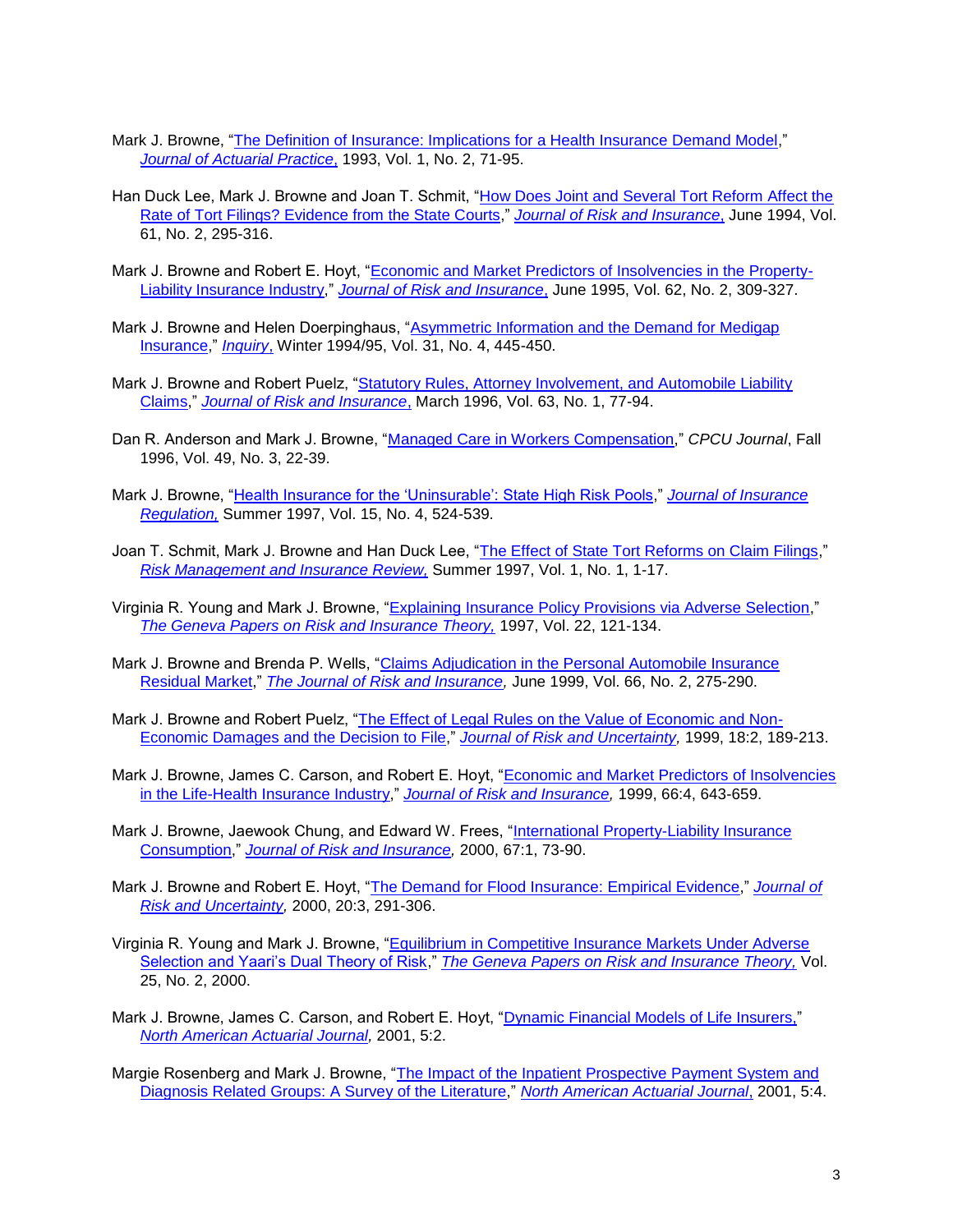- Mark J. Browne and Joan T. Schmit, ["Insurance Claims and Legal Filings: Trends from 1977 -](http://www.iisonline.org/pdf/Brown-Schmidt%20-%20Paper.pdf) [1997,](http://www.iisonline.org/pdf/Brown-Schmidt%20-%20Paper.pdf)"*[International Insurance Society Seminar Proceedings,](http://www.iisonline.org/papers.htm)* 2002. Recipient of the Shin Award for Research Excellence.
- Mark J. Browne, "Risk Management and Insurance Research: 1980 2002," *[Risk Management and](http://www.blackwellpublishing.com/journal.asp?ref=1098-1616&site=1)  [Insurance Review](http://www.blackwellpublishing.com/journal.asp?ref=1098-1616&site=1)*, Vol. 6, Iss 1, 2003.
- Mark J. Browne, Ellen Pryor, and Robert Puelz, "The Effect of Bad Faith Laws on the Value of Economic [and Non-Economic Damages,](http://www.journals.uchicago.edu/JLS/journal/issues/v33n2/330208/330208.web.pdf)" *[Journal of Legal Studies,](http://www.journals.uchicago.edu/JLS/home.html)* Vol. 33, 2004.
- Yu-Luen Ma and Mark J. Browne, "Premium Cross-Subsidization and Choice in the Group Health Insurance Market," *[Journal of Risk and Insurance,](http://www.blackwellpublishing.com/journal.asp?ref=0022-4367&site=1)* September 2005.
- Mark J. Browne, "Adverse Selection in the Long-Term Care Insurance Market," Insurance: Theoretical Analysis and Policy Implications, editors Pierre-André Chiappori and Christian Gollier, MIT Press, 2006, forthcoming.
- Wenjiu Liu and Mark J. Browne, "First-Best Equilibrium in Insurance Markets with Transaction Costs and Heterogeneity," *Journal of Risk and Insurance,* Volume 74, No. 4, December 2007, pp. 739-760.
- Mark J. Browne and Joan Schmit, "Litigation Patterns in Automobile Bodily Injury Claims 1977 1997," *[Journal of Risk and Insurance,](http://www.blackwellpublishing.com/journal.asp?ref=0022-4367&site=1)* 75 (1) 83-100, 2008.

Yu Lei and Mark J. Browne, ["Medical Malpractice Insurance Market Entry and Exit: 1994 -](http://research3.bus.wisc.edu/file.php/128/Medical_Malpractice_Insurance_Market_Entry_and_Exit.pdf) 2006", *[Journal](http://www.naic.org/store_jir.htm)  [of Insurance Regulation](http://www.naic.org/store_jir.htm)*, Volume 27, Issue 1, Fall 2008, pp. 47-72.

Mark J. Browne, Yu-Luen Ma and Ping Wang, ["Stock-Based Compensation and Reserve Errors in the](http://research3.bus.wisc.edu/file.php/128/Executive_Compensation_and_Reserve_Errors_in_PC_Industry.pdf)  [Property and Casualty Insurance Industry,"](http://research3.bus.wisc.edu/file.php/128/Executive_Compensation_and_Reserve_Errors_in_PC_Industry.pdf) *Journal of Insurance Regulation*, Volume 27, Issue 4, Summer 2009, pp. 35 -54.

Tian Zhou-Richter, Mark J. Browne, and Helmut Grundl, "Don't They Care? Or, Are They Just Unaware? [Risk Perception and the Demand for Long-Term Care Insurance,"](http://research3.bus.wisc.edu/file.php/128/Risk_perception_and_demand_for_LTCI_4th_submission.pdf) *Journal of Risk and Insurance*, Volume 77, No. 4, December 2010, pp. 715-747.

Browne, M., Ju, L., Lei, Y.. Reinsurance Purchases, Contingent Commission Payments and Insurer Reserve Estimation. *The Geneva Papers on Risk and Insurance - Issues and Practice,* Volume 37, No. 3, 2012, pp. 452-466.

Browne, M., Kamiya, S., A Theory of the Demand for Underwriting. *Journal of Risk and Insurance*, Volume 79, Issue 2, 2012, pp. 334-349.

Hoffman, Annette and Mark Browne, "One-sided commitment in dynamic insurance contracts: Evidence from private health insurance in Germany," *Journal of Risk and Uncertainty*, Volume 46, Issue 1, 2013, pp. 81-112.

Mark J. Browne, Lan Ju and Zhiyong Tu, "Broker monitoring of premium adequacy: the role of contingent commissions," *Applied Economics*, Volume 46, Number 20, 2014, pp. 2375-2386.

Mark J. Browne and Tian Zhou-Richter, "Lemons or Cherries? - Asymmetric Information in the German Private Long-Term Care Insurance Market," *The Geneva Papers on Risk and Insurance - Issues and Practice*, Volume 39, Issue 4, 2014, pp. 603-624.

Browne, M., Knoller, Christian and Richter, Andreas, "Behavioral Bias and the demand for bicycle and flood insurance. *Journal of Risk and Uncertainty,* Volume 50, Issue 2, 2015, pp. 141-160.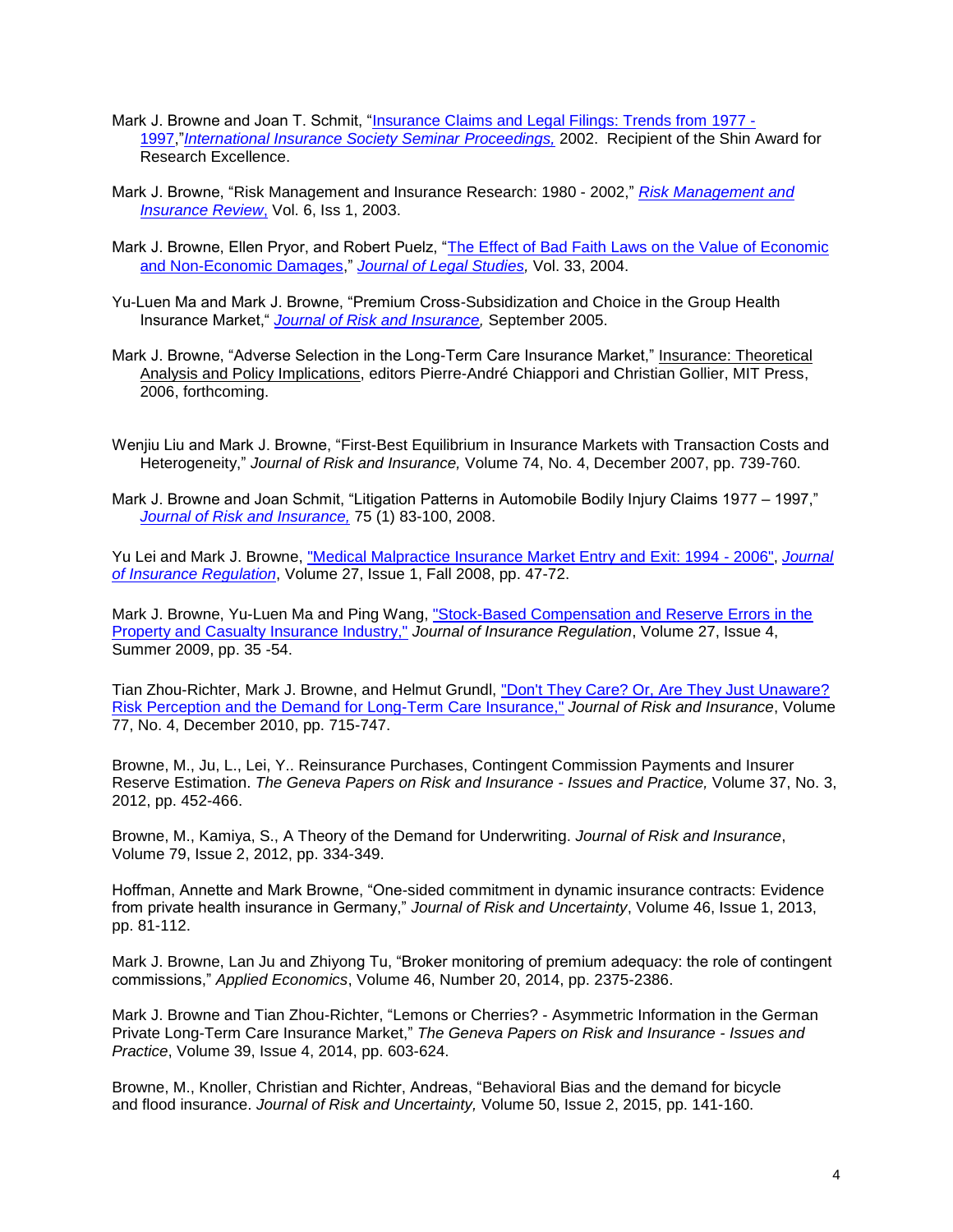Thompson, M. P., Haas, J. R., Finney, M. A., Calkin, D. E., Hand, M. S., Browne, M., Halek, M., Short, K. C., Grenfell, I. C., "Development and application of a probabilistic method for wildfire suppression cost modeling," *Forest Policy and Economics,* Volume 50, 2015, pp. 249-258.

Lei, Y., and Browne, M. J., "Underwriting Strategy and the Underwriting Cycle in Medical Malpractice Insurance," *The Geneva Papers on Risk and Insurance - Issues and Practice*, Volume 42, Issue 1, 2017, pp. 152-175.

Pooser, David, Mark J. Browne and Olkesandra Archangela, 2018, "Growth in the Perception of Cyber Risk: Evidence from U.S. P&C Insurers," *The Geneva Papers on Risk and Insurance - Issues and Practice,* vol. 43(2), pages 208-223.

Pooser, David and Mark J. Browne, 2018, "The Effect of Customer Satisfaction on Company Profitability: Evidence from the Property and Casualty Insurance Industry," *Risk Management and Insurance Review*, vol. 21(2), pages 289-308.

Browne, Mark J. and Verena Jaeger and Petra Steinorth, February 2019, "The impact of economic conditions on individual and managerial risk taking," *The Geneva Risk and Insurance Review*, Vol. 44, pages 27-53.

Browne, Mark and Carolyn A. Dehring, David L. Eckles, and William D. Lastrapes, 2019, "Does National Flood Insurance Program Participation Induce Housing Development?" *Journal of Risk and Insurance*, vol. 86 (4), pages 835-859.

Browne, Mark J. and Annette Hofmann, Sophie-Madeleine Roth, Andreas Richter and Petra Steinorth, "Peer Effects in Risk Preferences: Evidence from Germany," *Annals of Operations Research*, Forthcoming (accepted for publication in November 2019).

## **Refereed Articles in Books**

Mark J. Browne, "Adverse Selection in the Long-Term Care Insurance Market," Insurance: Theoretical Analysis and Policy Implications, editors Pierre-André Chiappori and Christian Gollier, MIT Press, 2006, pp. 97-112.

Mark J. Browne and Martin Halek, "Managing Flood Risk: The National Flood Insurance Program and Alternatives," Public Insurance and Private Markets, editor Jeffrey R. Brown, American Enterprise Institute for Public Policy Research, Washington D.C., 2010, pp. 143-172.

### **Refereed Proceedings**

- Mark J. Browne, Jaewook Chung, and Edward W. Frees, "International Property-Liability Insurance Consumption," Seminar Proceedings of the 1997 meeting of the International Insurance Society.
- Mark J. Browne, "Adverse Selection on the Long-Term Care Insurance Market," Seminar Proceedings of the 2000 meeting of the International Insurance Society.
- Mark J. Browne, Yuluen Ma, and Ping Wang, "Stock Options and Reserve Errors," Proceedings of the International Insurance Society, International Insurance Society Shin Award for Research Excellence, 2004.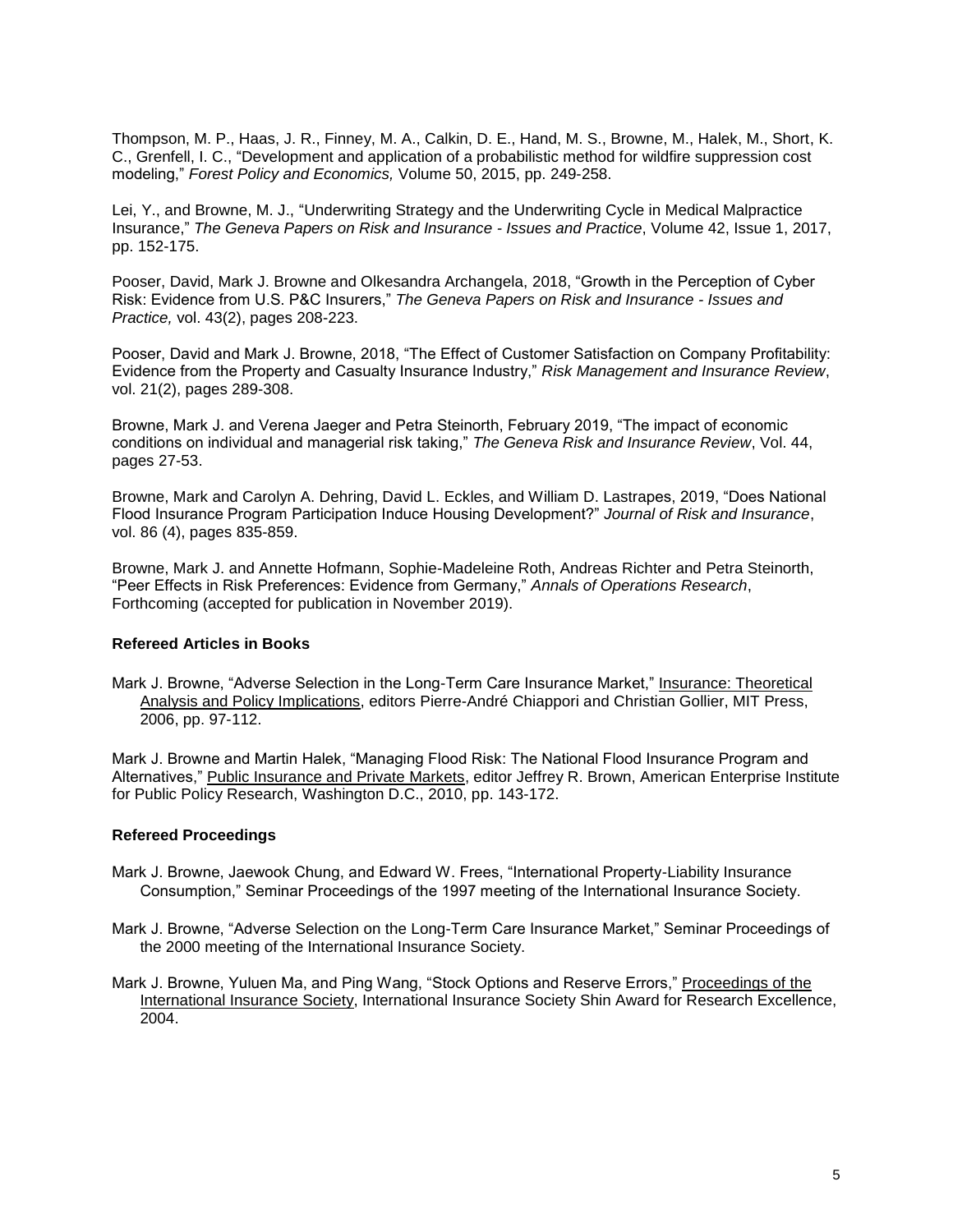### **Conference Papers and Presentations**

- "The Definition of Insurance: Implications for a Health Insurance Demand Model," American Risk and Insurance Association Annual Meeting, August 1988.
- "Seasonality and the Incidence of Automobile Insurance Claims," Southern Risk and Insurance Association Annual Meeting, November 1988 (with Kihong Kim).
- "Theory and Evidence of Subsidization by Income Class in Group Health Insurance," American Risk and Insurance Association Annual Meeting, August 1989.
- "National Economic Growth and the Insurance Sector of a Nation's Economy," Southern Risk and Insurance Association Meeting, November 1989 (with Kihong Kim).
- "Real and Nominal Salary and Benefit Compensation of Faculty at American Research Universities," Western Risk and Insurance Association Annual Meeting, January 1990 (with James Trieschmann).
- "Excess Returns and the Underwriting Cycle in the Property and Liability Insurance Industry," American Risk and Insurance Association Annual Meeting, August 1990 (with Robert Hoyt).
- "The Effects of the Coinsurance and Deductible Provisions on Pooling in an Insurance Market with Adverse Selection," American Risk and Insurance Association Annual Meeting, August 1990.
- "Adverse Selection in the Individual Medical Expense Insurance Market," American Risk and Insurance Association Annual Meeting, August 1991 (with Helen Doerpinghaus).
- "Economic and Market Predictors of Insolvencies in the Property-Liability Insurance Industry," Southern Risk and Insurance Association, Annual Meeting, November 1991 (with Robert Hoyt).
- "A Direct Test for Information Asymmetries in the Individual Health Insurance Market," Risk Theory Seminar, April 1992 (with Helen Doerpinghaus).
- "Market Asymmetries and the Demand for Medigap Insurance," American Risk and Insurance Association Annual Meeting, August 1992 (with Helen Doerpinghaus).
- "Economic and Market Predictors of Insolvencies in the Property-Casualty Insurance Industry," American Risk and Insurance Association, Annual Meeting, August 1992 (with Robert Hoyt).
- "The Impact of Tort Reform on Litigation Frequency," American Risk and Insurance Association Annual Meeting, August 1992 (with Han Duck Lee and Joan Schmit).
- "State Tort Reform Initiatives and the Rate of Tort Filings," American Risk and Insurance Association, August 1993 (with Han Duck Lee and Joan Schmit).
- "State Health Care Pools for High-Risks," American Risk and Insurance Association Annual Meeting, August, 1993.
- "Joint and Several Tort Reform: Evidence from the State Courts," Western Risk and Insurance Association, January 1994 (with Han Duck Lee and Joan Schmit).
- "The Demand for Flood Insurance: Empirical Evidence," American Risk and Insurance Association, August 1995 (with Robert Hoyt).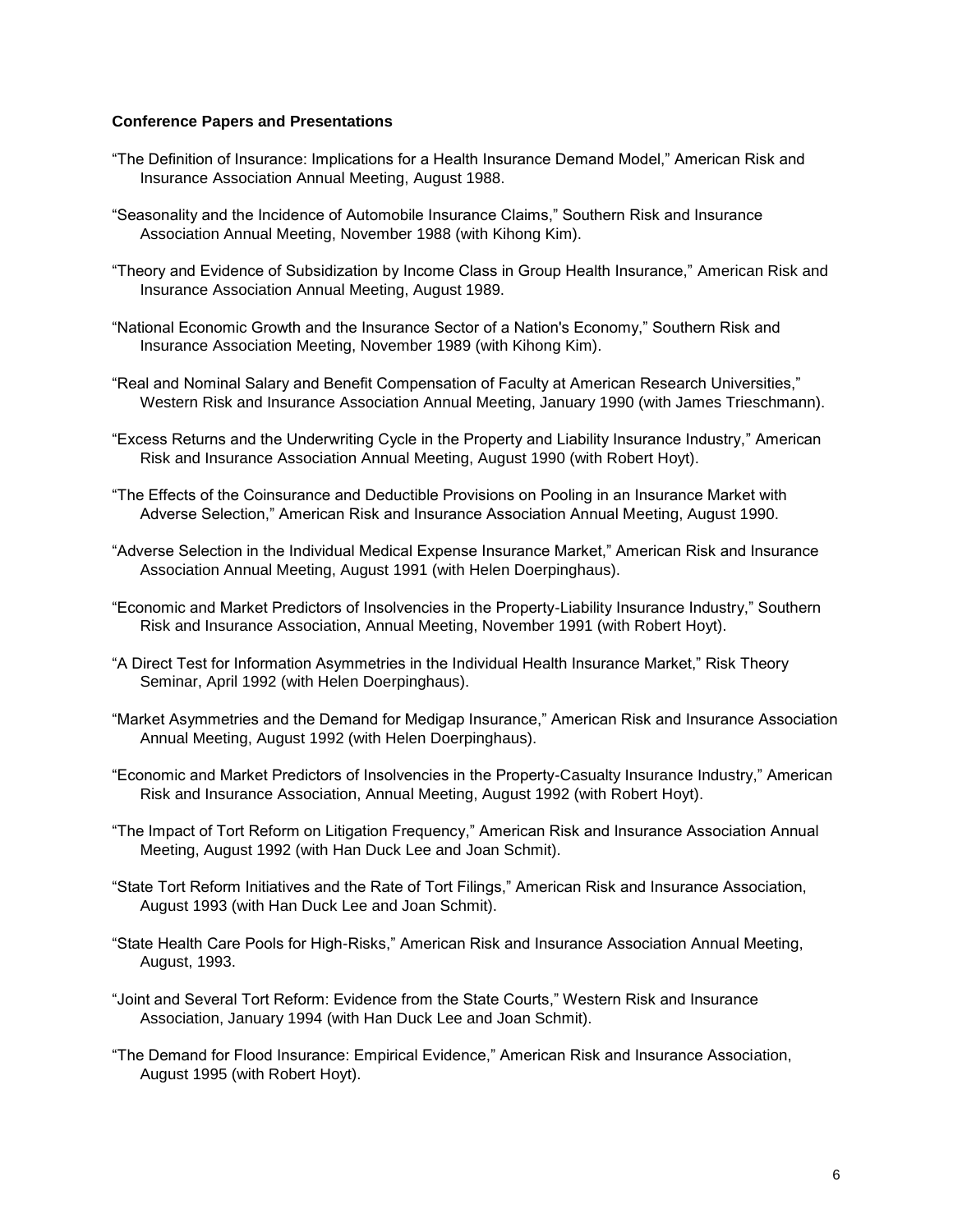- "Optimal Pooling Insurance and Adverse Selection," American Risk and Insurance Association, August 1995 (with Virginia Young).
- "The Effect of Statutory Rules and Attorney Involvement on Automobile Liability Claims," University of Minnesota, January 1996 (with Robert Puelz).
- "Optimal Insurance Contracts and Adverse Selection," Risk Theory Society, April 1996 (with Virginia Young).
- "Joint Underwriting Associations and Assigned Risk Plans: Claims Adjudication in the Personal Automobile Insurance Market," American Risk and Insurance Association, August 1996 (with Brenda Wells).
- "International Property-Liability Insurance Consumption," International Insurance Society, Mexico City, 1997 (with Jaewook Chung and Edward W. Frees).
- "Economic and Market Predictors of Insolvencies in the Life Insurance Industry," 5<sup>th</sup> International Conference on Insurance Solvency and Finance, London, 1997 (with James M. Carson and Robert E. Hoyt).
- "Workers Compensation and Managed Care," Southern Methodist University, 1997 (with Dan Anderson).
- "Dynamic Financial Models of Life Insurers," American Risk and Insurance Association, San Diego, 1997 (with James M. Carson and Robert E. Hoyt).
- "The Effect of Legal Rules on the Value of Economic and Non-Economic Damages and the Decision to File," American Risk and Insurance Association, Boston, 1998 (with Robert Puelz)
- "The Demand for Flood Insurance: Empirical Evidence," Geneva Association Annual Meeting, Vienna, 1998 (with Robert E. Hoyt).
- "Prohibitions on Health Insurance Underwriting: A Means of Making Health Insurance Available or a Cause of Market Failure," American Risk and Insurance Association, Vancouver, 1999 (with Edward W. Frees).
- "The Effect of Bad Faith Laws on the Value of Economic and Non-Economic Damages," Southern Risk and Insurance Association, Orlando, 1999 (with Ellen Pryor and Robert Puelz).
- "Insurance Claims and Legal Filings: Trends from 1977-1997," American Risk and Insurance Association, Baltimore, 2000 (with Joan T. Schmit).
- "Adverse Selection in the Long-Term Care Insurance Market," International Insurance Society, Inc., Vancouver, B.C., Canada, 2000.
- Mark J. Browne, "Insurance Claims and Legal Filings: Trends from 1977-1997," International Insurance Society, Singapore, 2002 (with Joan T. Schmit).
- Mark J. Browne, "The Effect of Bad Faith Laws on the Value of Economic and Non-Economic Damages," Annual Meeting of the Geneva Association, Nottingham, England, 2002 (with Ellen Pryor and Robert Puelz).
- Mark J. Browne, "Reserve Errors and Stock Options," American Risk and Insurance Association, Denver, 2003 (with Yuluen Ma and Ping Wang).
- Mark J. Browne, "Adverse Selection in the Long-Term Care Insurance Market," CESifo Conference,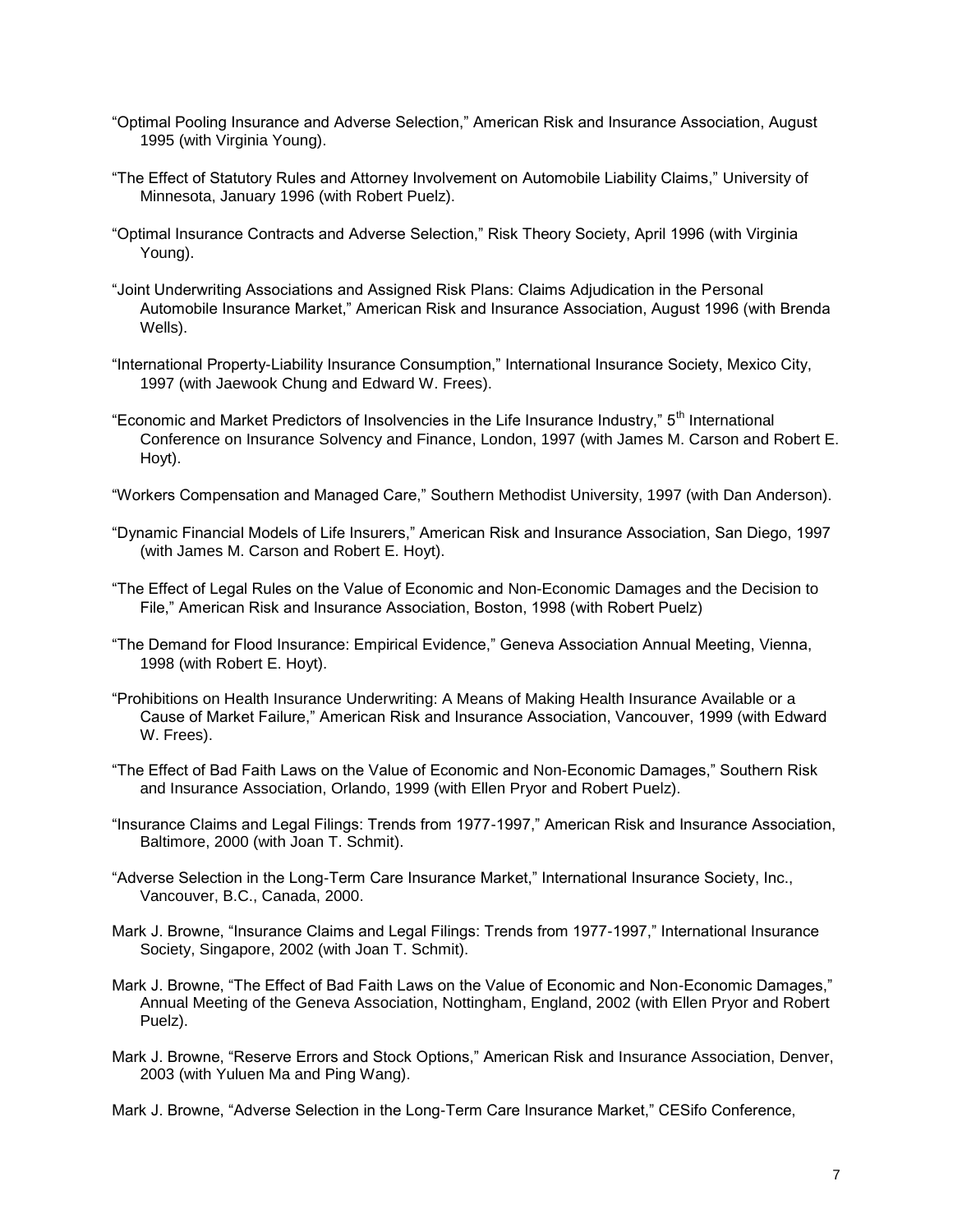Venice, 2003.

- Mark J. Browne and Joan T. Schmit, "Insurance Claims and Legal Filings: Trends from 1977-1997." European Group of Risk and Insurance Economists, Marseille, France, 2004.
- Mark J. Browne, Yuluen Ma, and Ping Wang, "Stock Options and Reserve Errors," International Insurance Society, London, 2004.
- Mark J. Browne, Yuluen Ma, and Joan T. Schmit, "On the Escalating Medical Malpractice Insurance Premium Rates," American Risk and Insurance Association, Chicago, 2004.
- Mark J. Browne, The Bowman Paradox in the U.S. Property and Casualty Insurance Industry, WRIEC, Salt Lake City, 2005.
- Mark J. Browne, Yuluen Ma and Ping Wang, "Executive Stock Option Compensation and Reserve Errors in the Property and Casualty Insurance Industry," European Group of Risk and Insurance Economists (EGRIE), Barcelona, 2006.
- Mark J. Browne and Lan Ju, "Property Casualty Insurer Reserve Errors: A Holistic Analysis in Commercial Lines," American Risk and Insurance Association, Washington D.C., 2006
- Mark J. Browne and Lan Ju, "Reinsurance Purchases as a Financial Market Signal: Evidence from Reserve Estimation", SCOR, Paris, France. (September 2007).
- Mark J. Browne and Lan Ju, "Contingent Commissions and Market Cycles", American Risk and Insurance Association, Quebec City, Canada. (August 2007).
- Mark J. Browne, Helmut Grundl, and Roman Schulze, "Do They Know At All? Analyzing Children's Exposure to Their Parents' Long-Term Care Risk", American Risk and Insurance Association, Quebec City, Canada. (August 2007).
- Mark J. Browne and Lan Ju, "Reinsurance Purchases as a Financial Market Signal: Evidence from Reserve Estimation", American Risk and Insurance Association, Quebec City, Canada. (August 2007).
- Browne, Mark (Presenter & Author), "Insurance Economics and Social Policy", NCCU RMI, Taipei, Taiwan. (October 14, 2008).
- Browne, Mark (Author Only), Kamiya, Shinichi (Presenter & Author), "The Demand for Underwriting", European Group of Risk and Insurance Economists, Toulouse, France. (September 2008).
- Browne, Mark (Author Only), Kamiya, Shinichi (Presenter & Author), "Adverse Selection with Underwriting Costs", American Risk and Insurance Association, San Diego, CA. (August 2008).
- Browne, Mark (Presenter & Author), Ju, Lan (Author Only), Kamiya, Shinichi (Presenter & Author), "Coalition Proof Incentives and the Use of Contingent Commissions: Evidence from the Insurance Underwriting Cycle", American Risk and Insurance Association, San Diego, CA. (August 2008).
- Browne, Mark (Presenter & Author), Ma, Yuluen (Presenter & Author), Wang, Ping (Presenter & Author), "Executive Compensation and Reserve Errors in the Property and Casualty Insurance Industry", American Risk and Insurance Association, San Diego, California. (August 2008).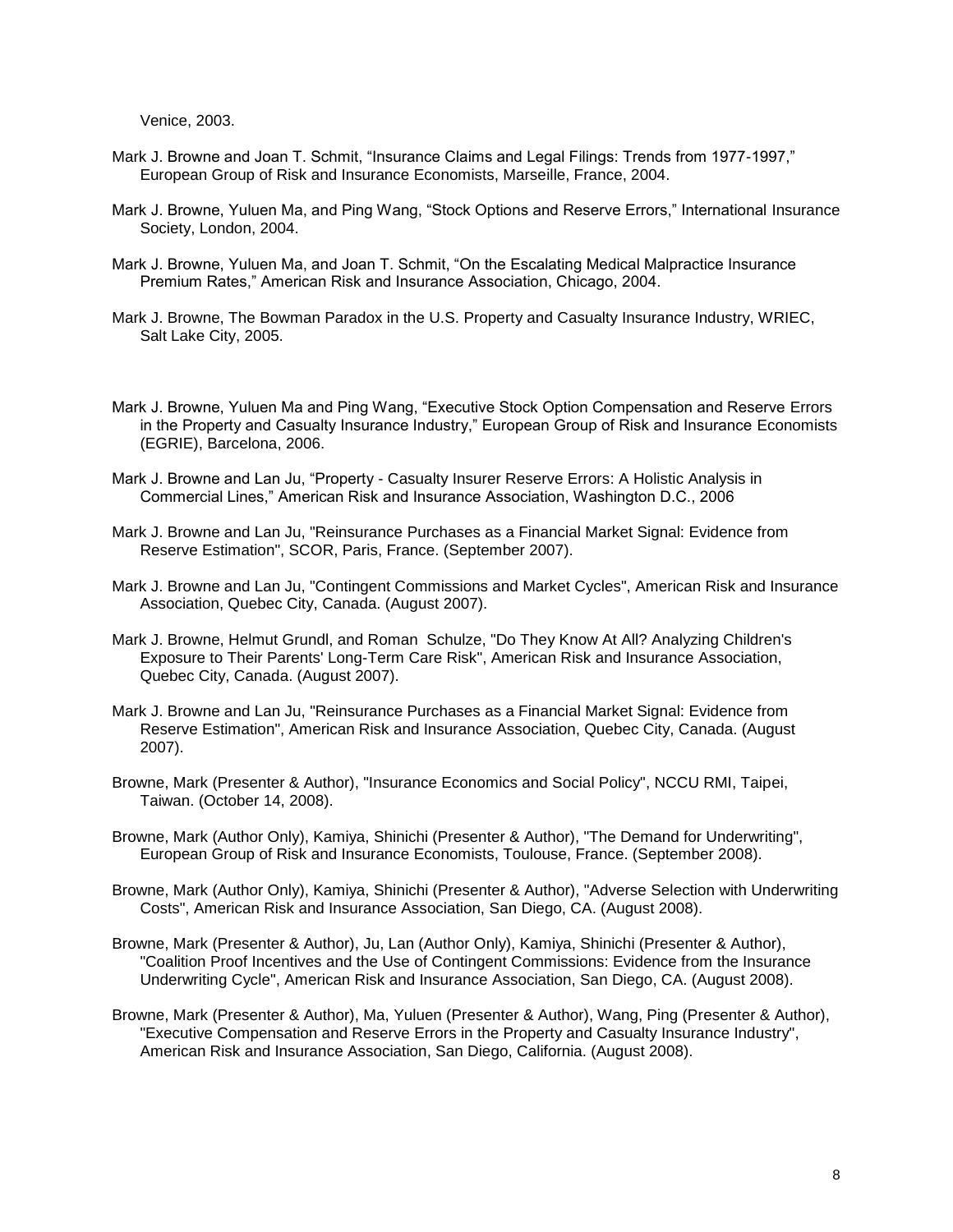- Luan, Cuncun (Presenter & Author), Browne, Mark (Author Only), "The Effect of Organizational Form and Market Concentration on Automobile Insurance Claims Settlement", American Risk and Insurance Association, San Diego, California. (August 2008).
- Halek, Martin (Presenter & Author), Browne, Mark (Presenter & Author), "Managing Flood Risk: A Discussion of the National Flood Insurance Program and Alternatives", American Enterprise Institute for Public Policy Research, Washington, D.C.. (January 15, 2009).

Browne, Mark, "Are they aware, do they care? Analyzing adult children's demand for insuring their parents' long-

term care risk", Berlin, Germany. (March 4, 2009).

Browne, Mark (Author Only), Zhou-Richter, Tian (Presenter & Author), Grundl, Helmut (Author Only), "Don't

 They Care? Or, Are They Just Unaware? Risk Perception and the Demand for Long-Term Care Insurance", EGRIE, Bergen, Norway. (November 22, 2009).

Browne, Mark (Presenter & Author), "Market Imperfections and the Demand for Long-Term Care Insurance",

The University of Georgia, Athens, Georgia. (April 2, 2010).

Browne, Mark (Author Only), Kamiya, Shin-ichi (Presenter & Author), "A Theory of the Demand for Underwriting", Risk Theory Society, Athens, Georgia. (April 18, 2010).

Browne, Mark (Author Only), Lan Ju and Yu Lei, "Insurer Reserve Estimation: Reinsurers, Brokers and the

Taxman," World Risk and Insurance Economics Conference, Singapore, (July 25-29, 2010).

Browne, Mark and Carolyn A. Dehring, David L. Eckles, and William D. Lastrappes, "Does National Flood Insurance Program Participation Induce Excessive Development in High-Risk Areas? Evidence from Florida Counties," American Real Estate and Urban Economic Association, Denver, (January 2011).

Browne, Mark and Annette Hofmann, "One-Sided Commitment in Dynamic Insurance Contracts: Evidence from Private Health Insurance in Germany," American Risk and Insurance Association, Denver (January 2011).

Browne, M. and Annette Hofmann, "One-Sided Commitment in Dynamic Contracts: Evidence from Private Health insurance in Germany", Goethe University, Frankfurt, Germany. (May 2011).

Browne, M. (Presenter & Author), "One-Sided Commitment in Dynamic Contracts: Evidence from Private Health insurance in Germany", Temple University, Philadelphia, PA. (February 2011).

Browne, M., "Insurance Economics and Bad Faith," Rutgers University – Camden (February 2012).

Lei, Yu and Mark Browne, "Underwriting Strategy and the Underwriting Cycle in the Medical Malpractice Insurance Industry," American Risk and Insurance Association, Minneapolis (August 2012).

Browne, Mark and Christian Knoller and Andreas Richter, "Insuring my Bicycle or my House? Behavioral Biases and the Demand for Flood Insurance," European Group of Risk and Insurance Economists, Palma de Mallorca (September 2012).

Browne, Mark and Chunyan Zhang, "Loss Reserve, Income Smoothing and Risks of Property and Casualty Insurance Companies," American Risk and Insurance Association, Washington D.C. (August 2013).

Browne, Mark and Verena Jaeger and Petra Steinorth, "The Impact of Life Changing Events on Risk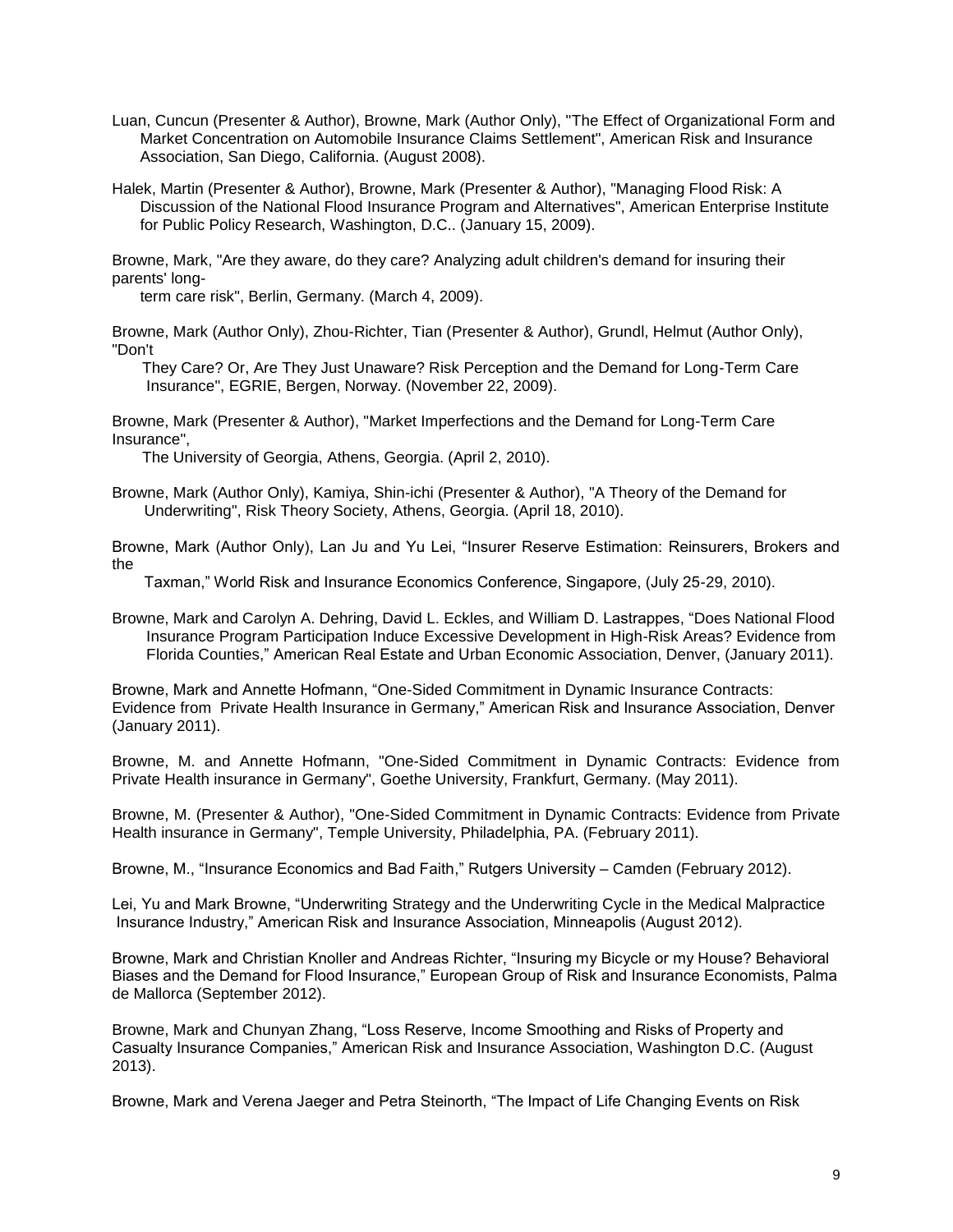Attitude Over Time," American Risk and Insurance Association, Seattle, (August 2014).

Browne, Mark, "Liability and Loss Compensation," 2015 China International Conference on Insurance and Risk Management, Hangzhou, China, Keynote Address, (July 2015).

Browne, Mark and Richard Peter and Andreas Richter, "Competitive Insurance Markets under Asymmetric Information when Agents Make Mistakes," World Risk and Insurance Economics Conference, Munich, Germany, (August 2015).

Browne, Mark and Verena Jaeger and Petra Steinorth, "Impact of Economic Conditions on Individual Risk Preferences," World Risk and Insurance Economics Conference, Munich, Germany, (August 2015).

Browne, Mark and Verena Jaeger, Petra Steinorth and Andreas Richter, "Family Transitions and Risk Attitude," ARIA, Boston (August 2016).

Yu Lei and Mark Browne, "The Impact of the Affordable Care Act on the Financial Performance of Health Insurers, ARIA, Boston (August 2016).

Gemmo, Irina and Mark Browne and Helmut Grundl, "Transparency Aversion and Insurance Market Equilibrium," Risk Theory Society, Madison, Wisconsin (May 2017)

Browne, Mark J (Author), Steinorth, Petra (Author & Presenter), Hofmann, Annette (Author &Presenter), Richter, Andreas (Author), Roth, Sophie-Madeleine (Author & Presenter), ARIA, "Peer Effects in Risk Taking: Evidence from Germany," ARIA, Toronto, Ontario, Canada. (August 2017).

Browne, Mark J (Author), Gemmo, Irina (Author & Presenter), Grundl, Helmut (Author), ARIA, "Transparency Aversion and Insurance Market Equilibrium," ARIA, Toronto, Ontario, Canada. (August 2017).

M. Browne, "How to Write an Academic Paper – from a Senior Researcher's Perspective," R&I Research Seminar, Ludwig Maximilians – Universitat Munchen, Munich Germany, July 29, 2019.

M. Browne, A. Hofmann, X. Lin "Race Discrimination in the Adjudication of Claims: Evidence from Earthquake Insurance" American Risk and Insurance Association (ARIA), San Francisco, California, August 2019.

M. Browne, A. Hofmann, X. Lin "Race Discrimination in the Adjudication of Claims: Evidence from Earthquake Insurance", European Group of Risk and Insurance Economists (EGRIE), Rome, Italy, September 2019.

## **RESEARCH AND PUBLICATIONS IN PROGRESS**

### **Articles in Review**

Pooser, David and Mark J. Browne, "The Effects of Customer Satisfaction on Company Profitability: Evidence from the Property & Casualty Insurance Industry," *Risk Management and Insurance Review*, 2nd round.

Gemmo, Irina and Mark Browne and Helmut Grundl, "Transparency Aversion and Insurance Market Equilibrium."

### **Research in Progress**

Gemmo, Irina and Mark Browne and Helmut Grundl, "Transparency Aversion and Insurance Market Equilibrium."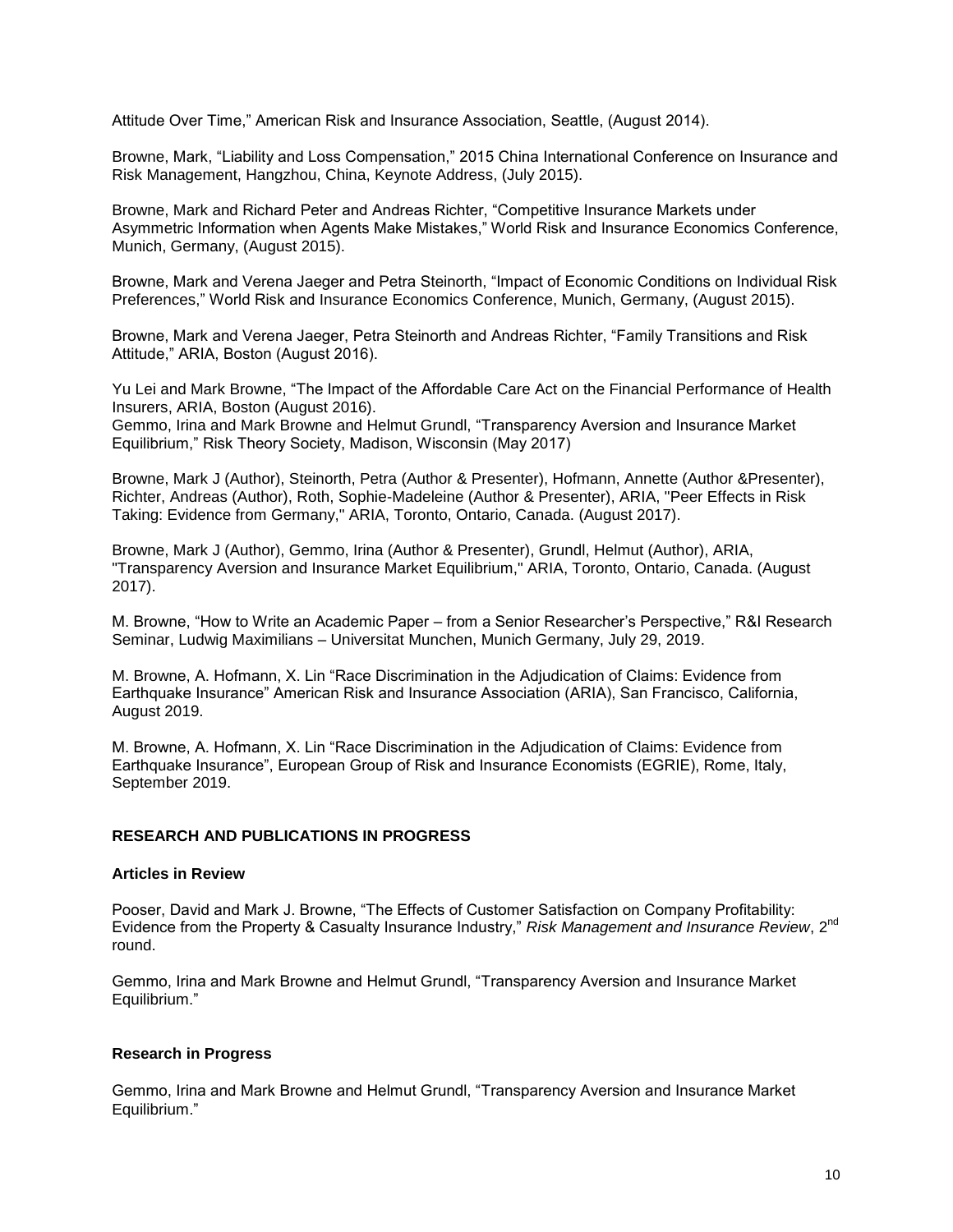Browne, Mark and Verena Jaeger, Petra Steinorth and Andreas Richter, "Family Transitions and Risk Attitude,"

## **RESEARCH SUPPORT**

- "Economic and Market Predictors of Insolvencies in the Property and Casualty Insurance Industry," CPCU - Harry J. Loman Award, 1992 (with Robert E. Hoyt), \$2,500.
- "State Restrictions on Health Insurance Underwriting Criteria," University of Georgia Foundation for Research, 1992, \$3,900.
- "Prohibitions on Health Insurance Underwriting: A Means of Making Health Insurance Available and Affordable or a Cause of Market Failure?" University of Wisconsin-Madison, 1996, \$17,224.
- "Economic and Market Predictors of Insolvencies in the Life Insurance Industry," Society of Actuaries, 1996 (with Robert E. Hoyt and James Carson), \$38,000.
- "Prohibitions on Health Insurance Underwriting: A means of Making Health Insurance Available and Affordable or A Cause of Market Failure?" Agency for Health Care Policy and Research (National Institutes of Health) (with Edward W. Frees), \$230,283.
- \$94,378 grant with Employers Reinsurance GE Insurance Solutions to conduct and publish a survey of primary insurance companies to arrive at a Reinsurance Price Index, 2004. (with Dan Anderson & Joan Schmit).

## **TEACHING**

## **Undergraduate MBA**

Employee Benefits Management **Health Insurance Seminar** Government Insurance Programs **Property Risk Management** Property Risk Management Introduction to Insurance **Ph.D.** Commercial Lines Insurance Corporate Risk Management

Advanced Property Insurance **Property Advanced Property Insurance** Property and Casualty Insurance Seminar Health Insurance Financing Life and Health Insurance Seminar

### **Dissertation Committees**

Robert Puelz, Ph.D., 1991, Committee Member, completed Kihong Kim, Ph.D., 1992, Committee Chair, completed Han-Duck Lee, Ph.D., 1992, Committee Member, completed James Michael Carson, Ph.D., 1993, Committee Member, completed Linda Leetch, Ph.D., 1994, Committee Member, completed Jaewook Chung, Ph.D., 1996, Committee Chair, completed David Mott, Ph.D., 1997, Committee Member, completed Yu Luen Ma, Ph.D., 1999, Committee Chair, completed Nat Pope, Ph.D., 1999, Committee Member, completed Julie M. Ganther, Ph.D., 2000, Committee Member, completed Yu (Jack) Luo, Ph.D., 2000, Committee Member, completed Jia-Hsing (Jason) Yeh, Ph.D., 2000, Committee Member, completed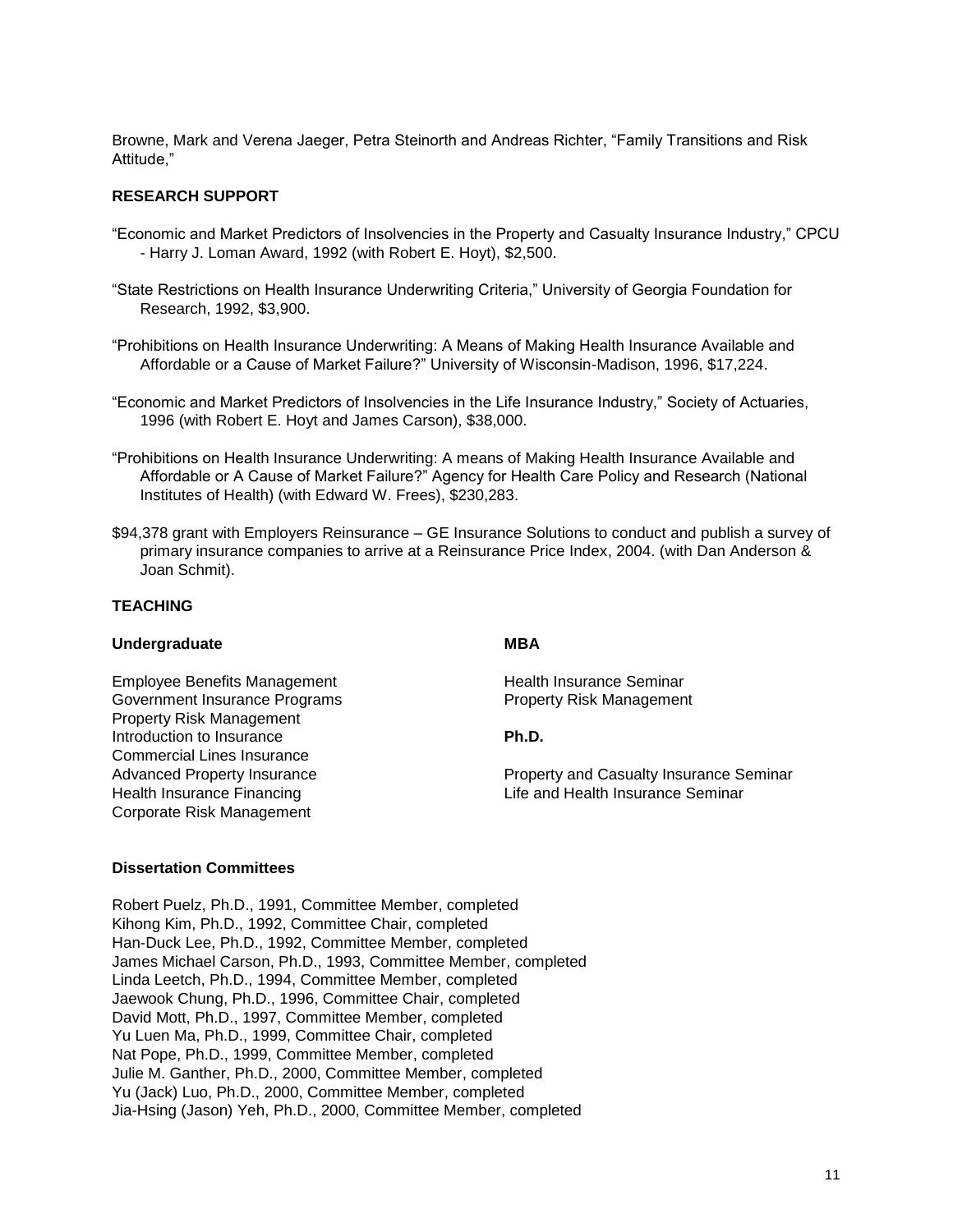Wenjiu (Jerry) Liu, 2001, Committee Chair, completed Richard Cline, Ph.D, 2001, Committee Member, completed Dana Kerr, Ph.D., 2002, Committee Member, completed Yu Lei, 2004, Committee Chair, completed Ping Wang, 2005, Committee Co-Chair, completed Yayuan Ren, 2006, Committee Member, completed Jie Gao, 2007, Committee Member, completed Lan Ju, 2008, Committee Chair, completed Ray Gilmore, 2010, Committee Chair, completed Yunjie (Winnie) Sun, 2010, Committee member, completed Cuncun Luan, Committee Chair, completed Chunyan Zhang, Committee Chair, current Joyce Lin, Committee member, completed

## **SERVICE**

## **Public**

| 2019    | Griffith Leadership Council, Board Member                                                   |
|---------|---------------------------------------------------------------------------------------------|
| 2018    | Griffith Leadership Council, Board Member                                                   |
| 2017    | Interviewed on National Public Radio on flood insurance                                     |
|         | Griffith Leadership Council, Board member                                                   |
| 2015    | Quoted on flooding in South Carolina in USA TODAY.                                          |
| 2013    | Interviewed on NPR's "Morning Edition" on flood insurance.                                  |
| 2011    | Quoted on health care reform in Bloomberg BusinessWeek, January 3, 2011, p. 9.              |
| 2006-10 | Media interviews on various topics related to risk and insurance                            |
| 2005    | Testimony on flood insurance to U.S. Senate Banking, Housing and Urban Affairs Committee.   |
|         | Participation on a flood insurance panel discussion sponsored by the Center on Federal      |
|         | Financial Institutions. This was televised several times on C-Span.                         |
|         | Newspaper interviews on various topics related to risk and insurance.                       |
| 2004    | Newspaper interviews on various topics related to risk and insurance.                       |
| 2003    | Newspaper interviews on various topics related to risk and insurance.                       |
| 2002    | Newspaper interviews on various topics.                                                     |
| 2001    | Newspaper interviews on various topics.                                                     |
| 2000    | Newspaper interviews on various topics including employee benefits and government           |
|         | insurance programs.                                                                         |
| 1999    | Newspaper interviews on various topics including employee benefits and government           |
|         | insurance programs.                                                                         |
| 1997    | Interviews by print and broadcast media                                                     |
|         | Expert witness in several legal cases                                                       |
| 1996    | Interview on WISC TV3                                                                       |
|         | Presentation for National Council on Aging                                                  |
|         | St. Andrews Nursery School, Board of Directors                                              |
|         | <b>Consultant to Dane County Mental Health Association</b>                                  |
|         | Expert witness in several cases                                                             |
|         | Partnership with American College and Wisconsin Association of Life Underwriters to provide |
|         | continuing education to agents                                                              |
| 1995    | Presentation to CPCU Dairyland Chapter, "Managed Care in Workers Compensation"              |
|         | <b>Consultant to General Casualty Insurance Company</b>                                     |
|         | Expert witness in several cases                                                             |
|         | Contributor to print media                                                                  |
|         | Adjunct Scholar, Mackinac Center for Public Policy                                          |
| 1994    | St. Andrew's Nursery School, Board of Directors                                             |
|         | Presentation to Congressman Scott Klug's Small Business Health Care Task Force              |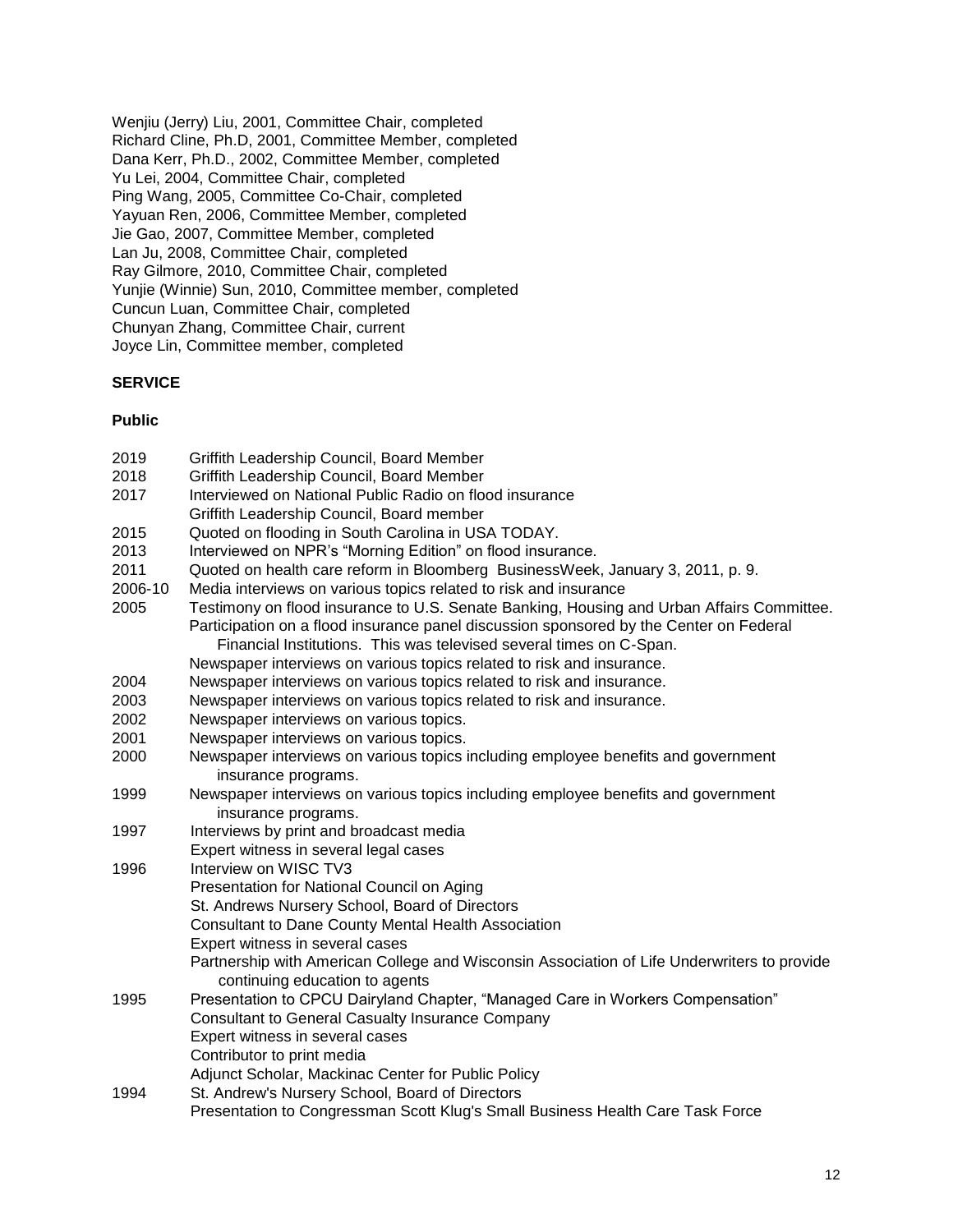|      | <b>Consultant to General Casualty Insurance Company</b>        |
|------|----------------------------------------------------------------|
|      | Contributor to World Book Encyclopedia                         |
| 1993 | Consultant to IBM                                              |
|      | Consultant to Wisconsin Dairy Herd Improvement Co-op           |
| 1992 | Instructor for Athens, Georgia CPCU review classes             |
|      | Contributor to several print media sources on health insurance |
|      | Presentations on health care cost containment to industry      |
|      | Gamma lota Sigma, Board of Trustees                            |
| 1991 | Instructor for Athens, Georgia CPCU review classes             |
|      | Contributor to print media                                     |
|      | Expert witness: Fry vs. Blue Cross and Blue Shield of Alabama  |

# **University Service**

| <b>UNIVERSITY SETVICE</b> |                                                                              |
|---------------------------|------------------------------------------------------------------------------|
|                           | 2018-2019 Provost Search Committee                                           |
|                           | Faculty Chair, School of Risk Management                                     |
|                           | Chair, Personnel and Budget Committee, School of Risk Management             |
| 2014-15                   | Strategic Priorities Working Group (SPWG), St. John's University             |
|                           | 2009 - 10 ASRMI Co-Curricular Board                                          |
|                           | Wisconsin School of Business, Curriculum Committee                           |
|                           | Wisconsin School of Business Research Committee                              |
|                           | <b>ASRMI Department: Co-Chair Faculty Search Committee</b>                   |
| 2009                      | <b>ASRMI Co-Curricular Board</b>                                             |
| 2008                      | <b>ASRMI Co-Curricular Board</b>                                             |
|                           | <b>ASRMI Search Committee Chair</b>                                          |
|                           | School of Business PhD and Research Committee                                |
|                           | RMIS Advisor (student organization)                                          |
| 2007                      | <b>ASRMI Co-Curricular Board</b>                                             |
|                           | Associate Dean for Undergraduate Programs                                    |
|                           | University Insurance Association, Board Member and Treasurer                 |
|                           | RMIS Advisor (student organization)                                          |
| 2006                      | Associate Dean for Undergraduate Programs                                    |
|                           | Dept. Chair, Department of Actuarial Science, Risk Management, and Insurance |
|                           | University Insurance Association, Board Member and Treasurer                 |
|                           | RMIS Advisor (student organization)                                          |
| 2005                      | Associate Dean for Undergraduate Programs                                    |
|                           | School of Business, Undergraduate Committee                                  |
|                           | Dept. Chair, Department of Actuarial Science, Risk Management, and Insurance |
|                           | University Insurance Association, Board Member and Treasurer                 |
|                           | RMIS Advisor (student organization)                                          |
| 2004                      | School of Business, Undergraduate Committee                                  |
|                           | Dept. Chair, Department of Actuarial Science, Risk Management, and Insurance |
|                           | University Insurance Association, Board Member and Treasurer                 |
|                           | RMIS Advisor (student organization)                                          |
| 2003                      | School of Business, Undergraduate Committee                                  |
|                           | Dept. Chair, Department of Actuarial Science, Risk Management, and Insurance |
|                           | University of Wisconsin Athletic Board, Board Member                         |
|                           | - Finance Committee, Chair                                                   |
|                           | - Personnel Committee                                                        |
|                           | University Insurance Association, Board Member and Treasurer                 |
|                           | RMIS Advisor (student organization)                                          |
| 2002                      | School of Business, Undergraduate Committee                                  |
|                           | Dept. Chair, Department of Actuarial Science, Risk Management, and Insurance |
|                           | University of Wisconsin Athletic Board, Board Member                         |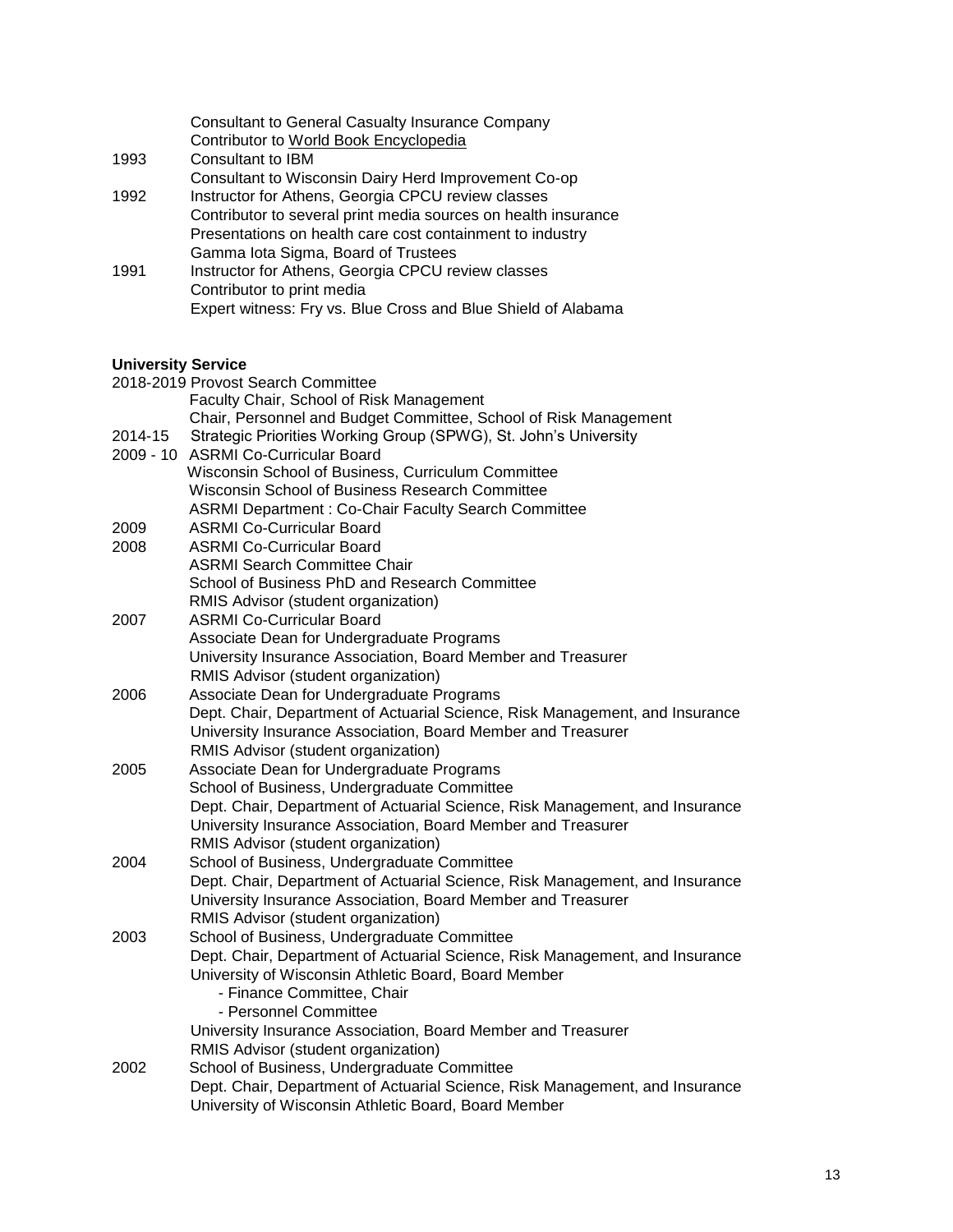|      | - Finance Committee, Chair                                                                                                                                  |
|------|-------------------------------------------------------------------------------------------------------------------------------------------------------------|
|      | - Personnel Committee                                                                                                                                       |
|      | University Insurance Association, Board Member and Treasurer                                                                                                |
|      | RMIS Advisor (student organization)                                                                                                                         |
| 2001 | School of Business, Undergraduate Committee                                                                                                                 |
|      | Dept. Chair, Department of Actuarial Science, Risk Management, and Insurance                                                                                |
|      | University of Wisconsin Athletic Board, Board Member                                                                                                        |
|      | - Finance Committee, Chair                                                                                                                                  |
|      | - Personnel Committee                                                                                                                                       |
|      | University Insurance Association, Board Member and Treasurer                                                                                                |
|      | RMIS Advisor (student organization)                                                                                                                         |
| 2000 | School of Business, Undergraduate Committee                                                                                                                 |
|      | University Insurance Association, Board Member and Treasurer                                                                                                |
|      | RMIS Advisor (student organization)                                                                                                                         |
|      | Director, Act. Science, Risk Management and Insurance PhD Program                                                                                           |
|      | Helen Schulte Trust Committee (School of Nursing)                                                                                                           |
| 1999 | School of Business, Undergraduate Committee                                                                                                                 |
|      | University Insurance Association, Board Member and Treasurer                                                                                                |
|      | RMIS Advisor (student organization)                                                                                                                         |
|      | Director, Act. Science, Risk Management and Insurance PhD Program                                                                                           |
|      | Helen Schulte Trust Committee (School of Nursing)                                                                                                           |
| 1998 | School of Business, Undergraduate Committee                                                                                                                 |
|      | University Insurance Association, Board Member and Treasurer                                                                                                |
|      | RMIS Advisor (student organization)                                                                                                                         |
| 1997 | School of Pharmacy Faculty Search Committee                                                                                                                 |
|      | Director, Act. Science, Risk Management and Insurance Ph.D. Program                                                                                         |
|      | <b>School of Business Research Committee</b>                                                                                                                |
|      | School of Business Ph.D. Committee                                                                                                                          |
|      | Student Health Insurance Program (SHIP Committee)                                                                                                           |
|      | Helen Schulte Trust Committee (School of Nursing)                                                                                                           |
|      | University Insurance Association, Board Member and Treasurer                                                                                                |
|      | RMIS Advisor (student organization)                                                                                                                         |
| 1996 | Medical Ethics Class presentation                                                                                                                           |
|      | <b>Risk Theory Society meeting</b>                                                                                                                          |
|      | Presentation to Geneticists on Health Insurance Underwriting                                                                                                |
|      | <b>Research Committee</b>                                                                                                                                   |
|      | RMIS Advisor (student organization)                                                                                                                         |
|      | Host, Risk Theory Society Meeting                                                                                                                           |
|      | School of Pharmacy Faculty Search Committee                                                                                                                 |
|      | Senator, Faculty Senate                                                                                                                                     |
| 1995 | Student Health Insurance Program                                                                                                                            |
|      | Director, Act. Science, Risk Management and Insurance PhD Program<br><b>Research Committee</b>                                                              |
|      | School of Business, PhD Committee                                                                                                                           |
|      |                                                                                                                                                             |
|      | <b>Faculty Senate, Senator</b>                                                                                                                              |
|      | Student Health Insurance Program                                                                                                                            |
| 1994 | RMIS Advisor (student organization)                                                                                                                         |
|      | Student Health Insurance Plan Committee at University of Wisconsin                                                                                          |
|      | Chair, University of Wisconsin Health Reform Program Committee                                                                                              |
|      | RMIS Advisor (student organization)                                                                                                                         |
| 1993 | Director, Actuarial Science, Risk Management & Insurance Doctoral Program<br>Foreign Graduate Student Health Insurance Committee at University of Wisconsin |
| 1992 | Advisor to Insurance Society and Gamma lota Sigma                                                                                                           |
|      | - Bowers Trophy (Nation's top chapter)                                                                                                                      |
|      |                                                                                                                                                             |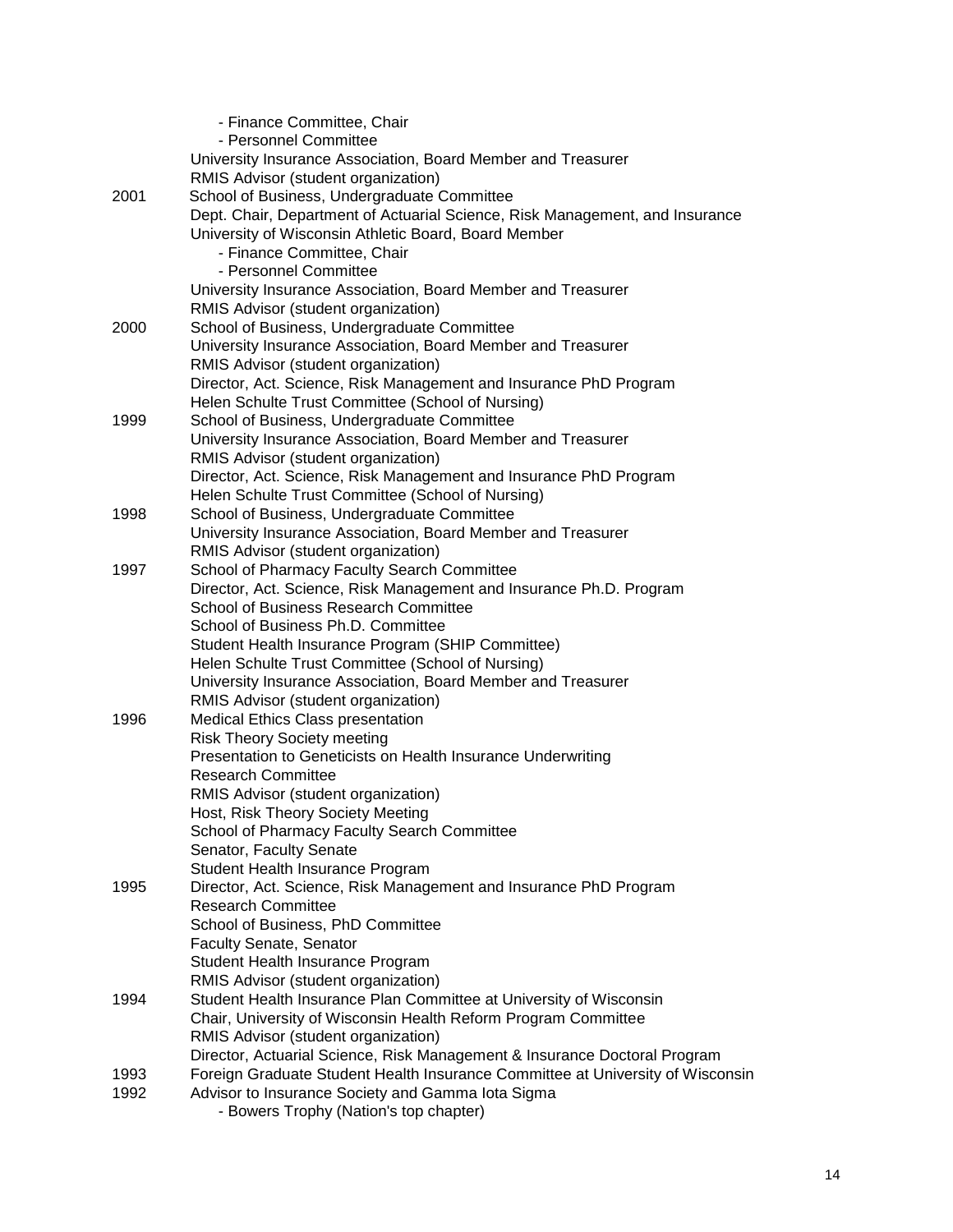|      | <b>College Honors Committee</b>                                  |
|------|------------------------------------------------------------------|
| 1991 | Advisor to Insurance Society and Gamma lota Sigma                |
|      | - Alumni Relations Award                                         |
|      | College Honors Committee                                         |
| 1000 | Faunded Incurrence Academic Creature Certes et the University of |

1990 Founded Insurance Academic Speaker Series at the University of Georgia

## **Professional Service**

|         | ι ιυισσοιυπαι σεινισσ<br>2018-2019 Associate Editor, Review of Managerial Science             |
|---------|-----------------------------------------------------------------------------------------------|
| 2014-15 | <b>EGRIE, President</b>                                                                       |
|         | Associate Editor, Journal of Risk and Insurance                                               |
| 2009-10 | ARIA, Hagen Family Foundation Travel Award committee                                          |
|         | ARIA, Early Career Achievement Award committee                                                |
|         | <b>ARIA, Officer Nominations Committee</b>                                                    |
|         | Associate Editor, Journal of Risk and Insurance                                               |
|         | Associate Editor (Papers) "Review of Managerial Science"                                      |
| 2008    | ARIA, Witt Award Committee Chair                                                              |
|         | Associate Editor, Journal of Risk and Insurance                                               |
|         | Associate Editor (Papers) "Review of Managerial Science"                                      |
| 2007    | ARIA, Witt Award Committee Chair                                                              |
|         | ARIA, Journal of Risk and Insurance Editor Search Committee, Chair                            |
|         | Associate Editor, Journal of Risk and Insurance                                               |
| 2005    | Associate Editor, Journal of Risk and Insurance                                               |
| 2004    | Past-President, American Risk and Insurance Association (until August 15)                     |
|         | Associate Editor, Journal of Risk and Insurance                                               |
| 2003    | President, American Risk and Insurance Association (until August 15)                          |
|         | Associate Editor, Journal of Risk and Insurance                                               |
| 2002    | President, American Risk and Insurance Association                                            |
|         | Associate Editor, Journal of Risk and Insurance                                               |
|         | Assistant Editor, Journal of Financial Services Research                                      |
|         | Referee, World Bank Economic Review                                                           |
| 2001    | American Risk and Insurance Association                                                       |
|         | - Vice President and Program Chair                                                            |
|         | - President-elect                                                                             |
|         | - Chair of finance committee                                                                  |
|         | Associate Editor, Journal of Risk and Insurance                                               |
|         | Assistant Editor, Journal of Financial Services Research                                      |
|         | Referee, Journal of Political Economics, Journal of Public Economics, Journal of Agricultural |
|         | and Resource Economics                                                                        |
| 2000    | Vice President and Program Chair, American Risk and Insurance Association                     |
|         | Finance Committee, American Risk and Insurance Association                                    |
|         | <b>ARIA News, American Risk and Insurance Association</b>                                     |
|         | Assistant Editor, CLU Journal                                                                 |
|         | Associate Editor, Journal of Risk and Insurance                                               |
| 1999    | Board Member, American Risk and Insurance Association                                         |
|         | Finance Committee, American Risk and Insurance Association                                    |
|         | <b>ARIA News, American Risk and Insurance Association</b>                                     |
|         | Assistant Editor, CLU Journal                                                                 |
|         | Associate Editor, Journal of Risk and Insurance                                               |
| 1998    | Past President, Risk Theory Society                                                           |
|         | Board Member, American Risk and Insurance Association                                         |
| 1997    | President, Risk Theory Society                                                                |
|         | Secretary, Risk Theory Society                                                                |
|         | Board Member, American Risk and Insurance Association                                         |
|         |                                                                                               |